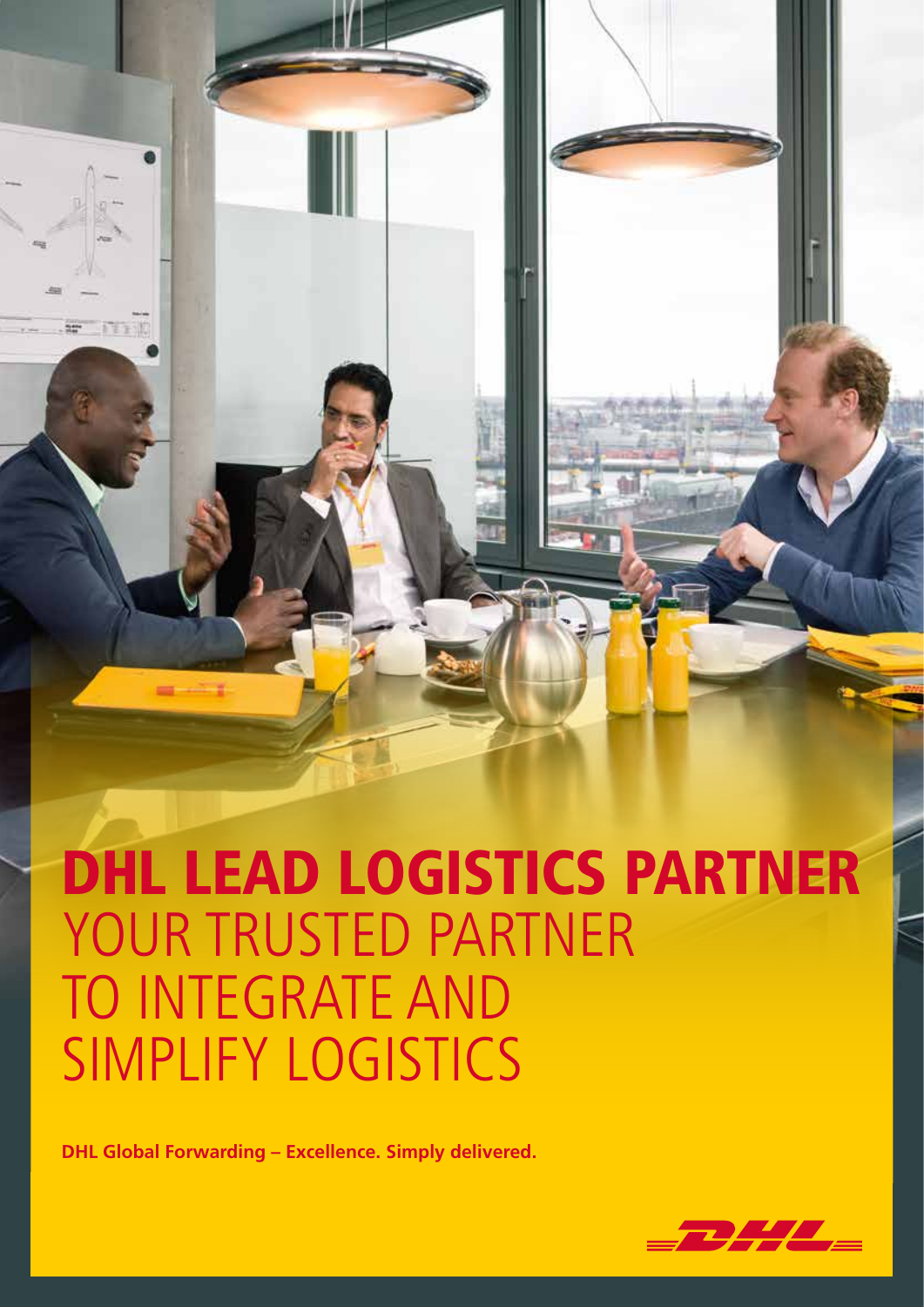

The international trade landscape is rapidly changing, and global logistics is facing major challenges.

#### **Complex Logistics Landscapes**

The fast rate of business expansion is creating complex logistics networks that involve multiple service providers. This makes them difficult to manage and control.

#### **Cost Saving Pressures**

These are forcing companies to optimize their logistics network, balancing cost and performance.

#### **'Big Data'**

Data management is becoming more complex, with the integration of supply chain data a key element for day-to-day operations.

It is in this climate that companies need a trustworthy partner to neutrally manage logistics on their behalf.

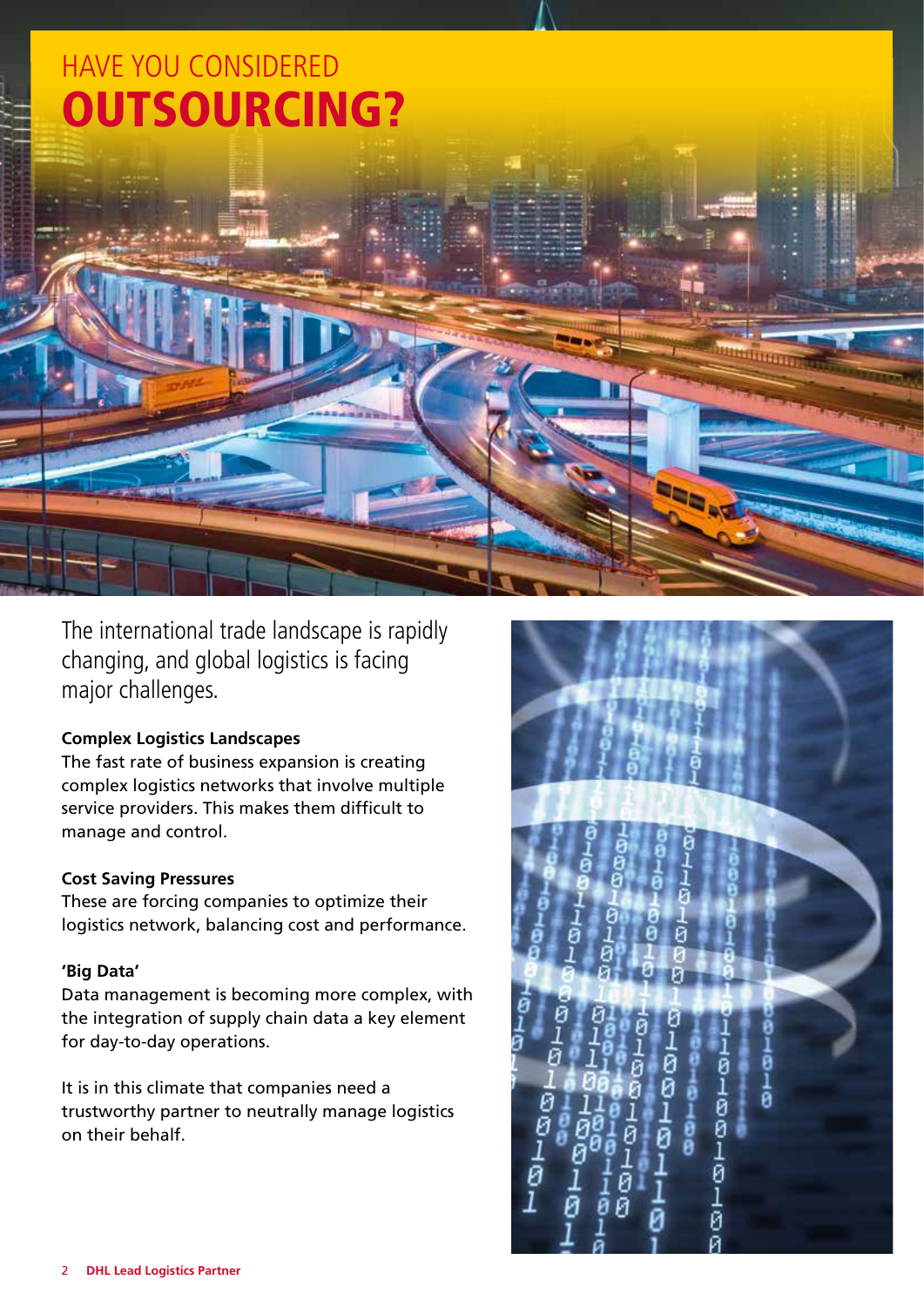## WHY YOU SHOULD CHOOSE DHL LEAD LOGISTICS PARTNER

We neutrally manage and optimize our customers' end-to-end supply chain and execute their transport needs with any partner of choice to ensure the best deal possible.



#### INDUSTRY EXPERIENCE GLOBAL NETWORK,

**More than 10 years' experience delivering sustainable solutions to simplify your life.**

- $\blacksquare$  Extensive knowledge of **intercontinental forwarding**, with presence in **key trading markets**.
- $\blacksquare$  Deep understanding of your requirements across diverse **industries**.
- $\blacksquare$  Highly successful implementations delivering significant **cost savings, performance enhancements**, and trading support in **new markets**.



### LOCAL INTERVENTION

**Globally managed network of specialized resources with the capability to intervene at local level.**

- n Our **Global reach** provides both a regional and local presence close to your operations, while a centralized back office offers a **single point of contact**.
- n Global **Governance Structure** that guarantees consistent standards around the world: one process, one language.
- A network of **300+ dedicated and specialized** Lead Logistics experts around the world.



BROAD PORTFOLIO

**Extensive portfolio that allows the development of tailored solutions based on your needs.**

- Globally consistent, flexible and **modular service portfolio** to build customized **end-to-end solution**s.
- **n** More than **30 service modules** that address transactional, tactical an strategic customer needs.
- $\blacksquare$  State-of-the art **IT platform** able to integrate various supply chain partners and provide analytics.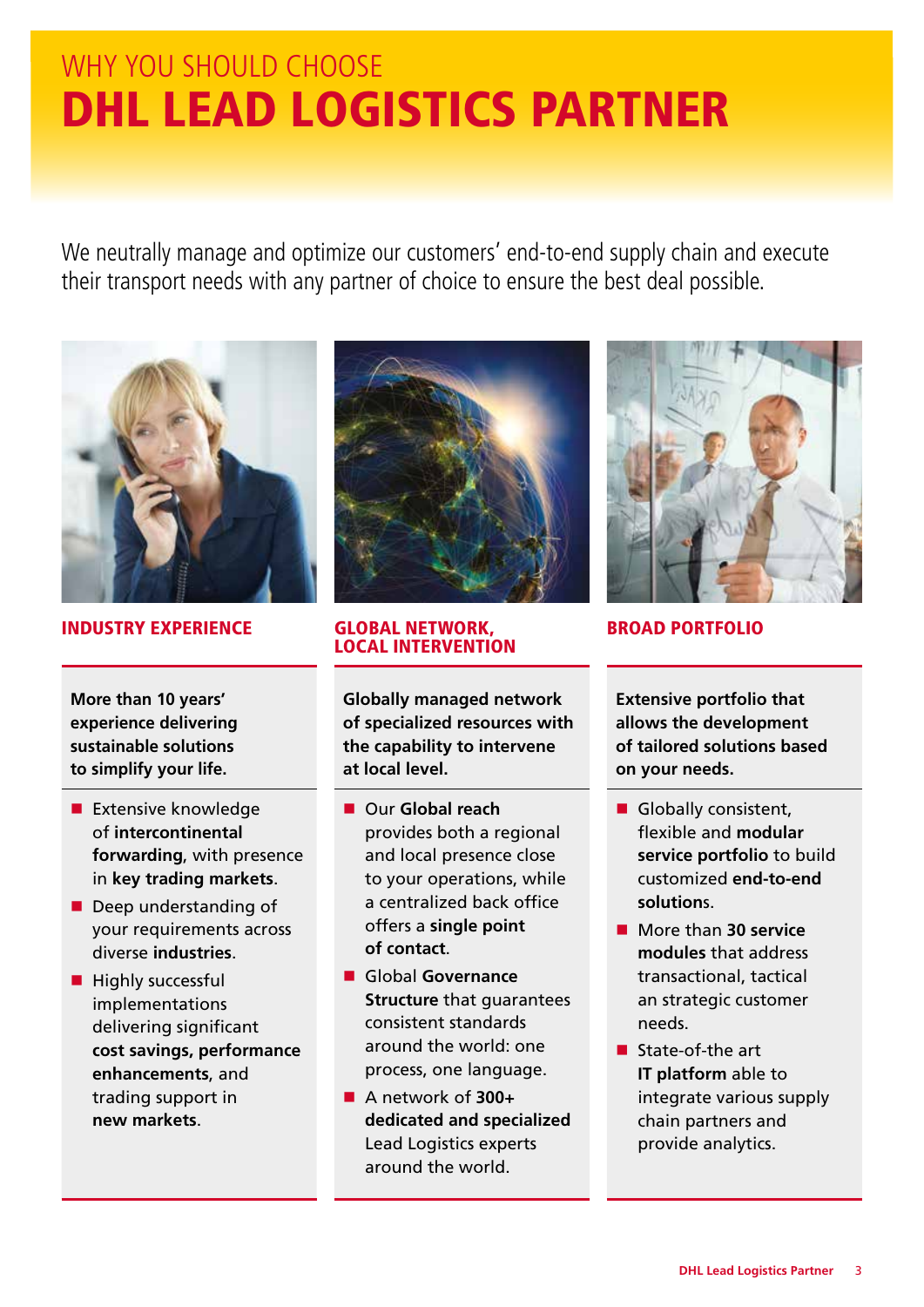### OUR SOLUTION FOR YOU DHL LEAD LOGISTICS PARTNER

As Lead Logistics Partner we design, manage, operate, continuously improve and deliver supply chain transformation. As a neutral management partner, we focus on global transport and trade management using DHL's and other third parties' logistics capabilities (predominantly Air, Ocean, Road and Rail).

#### OUR SOLUTION INCLUDES:

- **n Design** using expert knowledge and analysis tools to improve transportation flow and optimize networks
- n **Management services** sourcing logistics providers, managing suppliers and customer service, and providing services such as freight bill, audit and customs administration
- Operation gaining visibility, synchronizing transportation and minimizing risk through Control Tower operations
- n **Continuous improvement** driving end-to-end visibility with our Total Logistics Cost Management (TLCM) approach

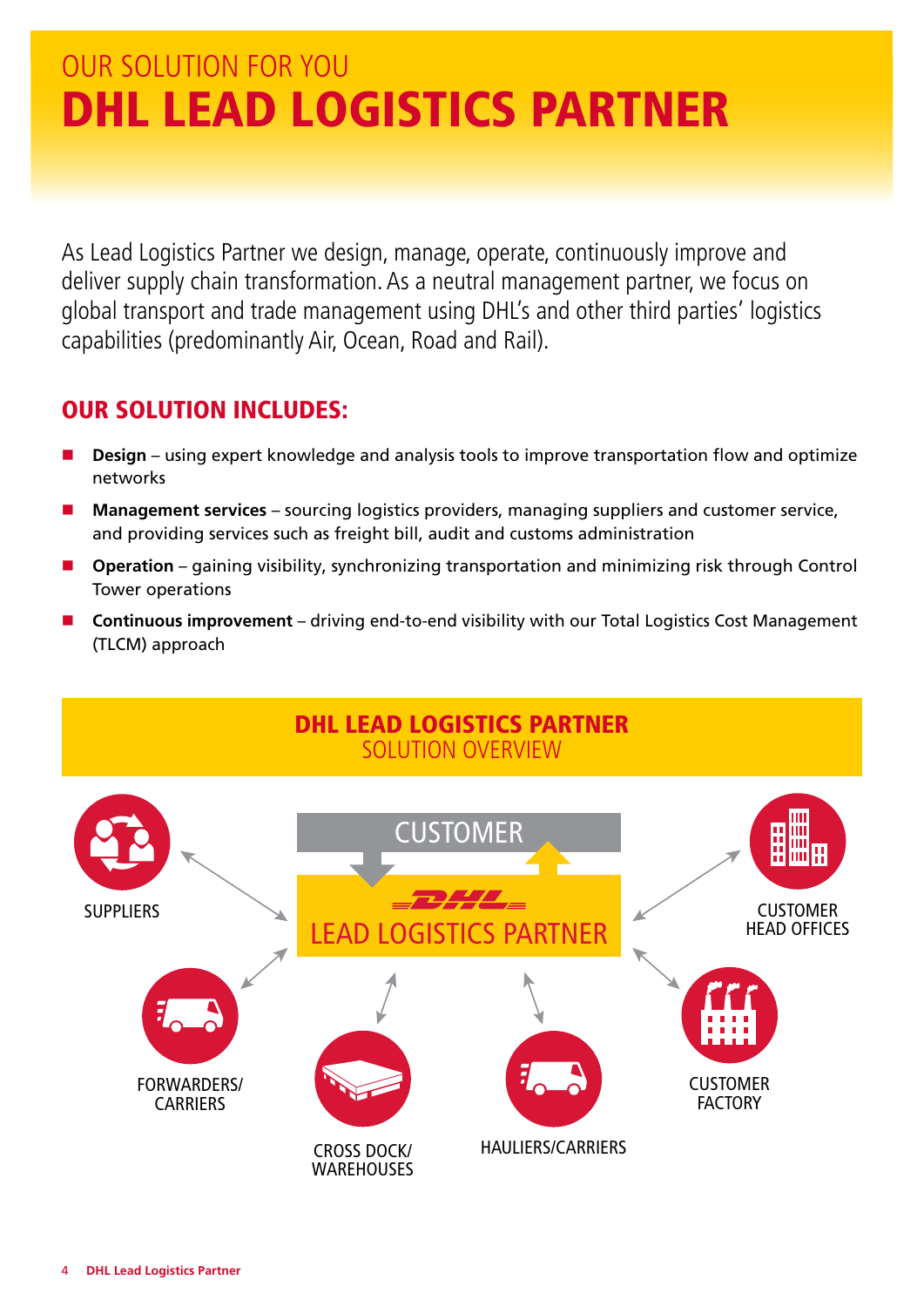### DHL LEAD LOGISTICS PARTNER SOLUTION ARCHITECTURE

### SOLUTION ARCHITECTURE

#### **Transactional Core Set of Services**

- **Ø** Transport Request Management
- $\boxtimes$  Routing and Confirmation  $\boxtimes$  Shipment Booking and
- Monitoring
- **Ø** Exception/Disruption Management
- þ Customer Service: Complaint Handling/ Inquiry Management
- **Ø** Basic KPI Reporting

#### **Implementation Services**

In combination with Core Set of Services

- **Ø** Project, Implementation and Rollout Management
- □ Customer Engagement Planning (Change Management)

#### **Consulting Services**

- $\square$  LLP Business Impact/ Feasibility Study
- $\square$  Supply Chain Improvement Assessment (TLCM)

#### CORE OFFERING ADDITIONAL/OPTIONAL SERVICE OFFERING

#### **Managed Services**

- D POD Management
- □ Tender Management
- □ Operational Carrier Management
- **O** Customs Clearance and Brokerage
- $\square$  Claims Management
- Order Management (In/Outbound)
- $\square$  Creation of Documents
- □ Customer's Supplier Management
- D Document Management
- $\square$  Freight Invoice Audit

#### **Design and Optimization Services**

- $\square$  Supply Chain Design, Modeling and Strategic Planning
- $\Box$  Value Add Opportunity Assessment
- $\square$  Supply Chain Strategy

#### **Performance Management and Analytics**

- $\square$  CO<sub>2</sub> Reporting
- D Data Management and Storage
- □ Advanced Performance Reporting
- $\square$  Financial Planning and Cost Reporting
- $\square$  Inco Term Conversion

#### **Contract Management**

- $\square$  On-site Supply Chain Co-ordinator and Dedicated Supply Chain Co-ordinator
- □ Contract Manager (Global/Regional)
- □ Data Quality Manager
- $\square$  KPI and Performance Manager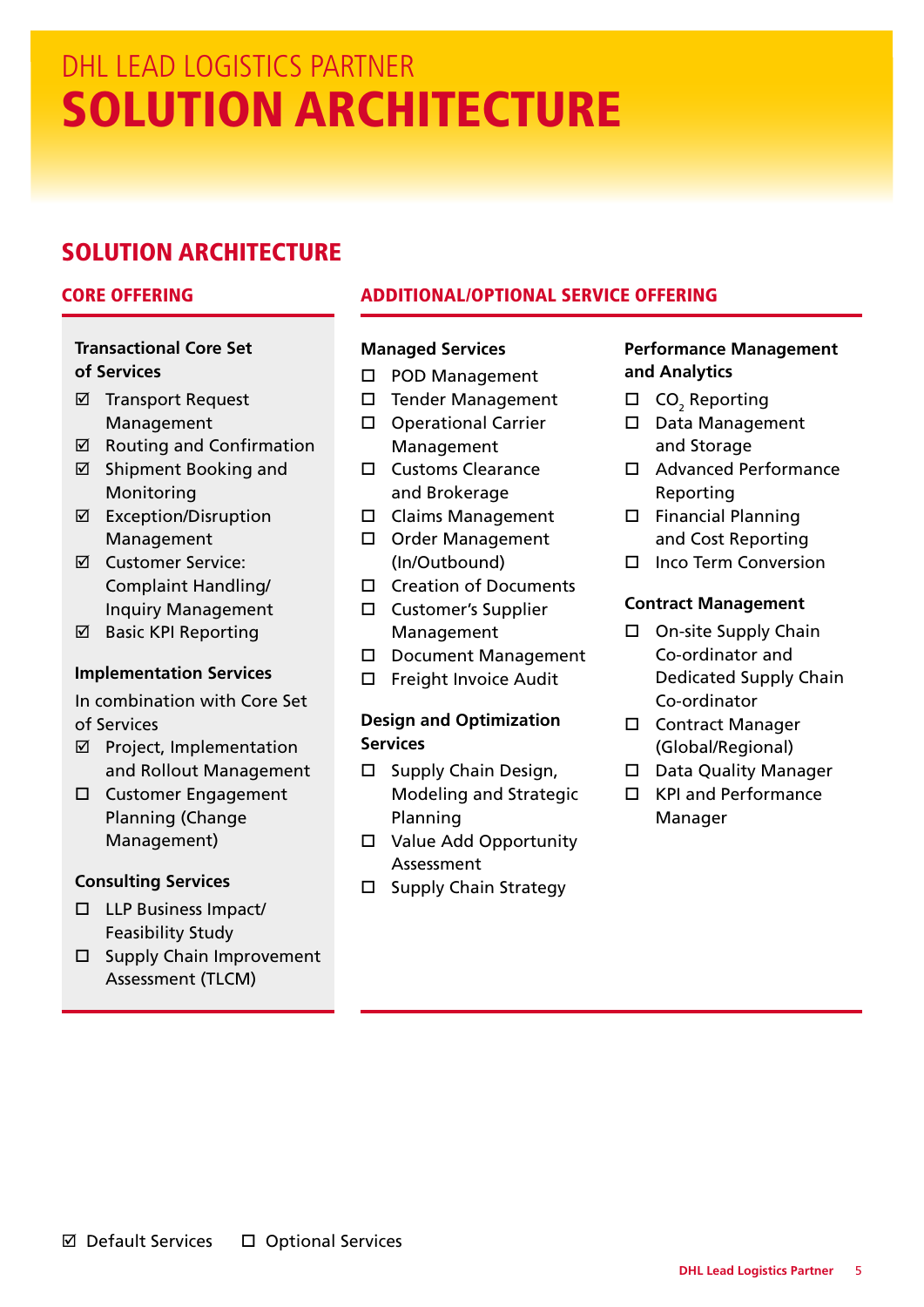### OUR SOLUTION FOR YOU DHL LEAD LOGISTICS PARTNER

#### DHL LEAD LOGISTICS PARTNER – CORE OFFERING

| <b>CORE OFFERING</b>                                                                   | <b>WHAT IT MEANS FOR YOU</b>                                                                                                                                                                                                                                                 |
|----------------------------------------------------------------------------------------|------------------------------------------------------------------------------------------------------------------------------------------------------------------------------------------------------------------------------------------------------------------------------|
| <b>Transport Request</b><br><b>Management</b>                                          | You or your supplier send a Transport Request (TR) to the DHL Lead<br>Logistics Partner Customer Center to request the transport of a shipment<br>accompanied by exact transport details. Once received the TR is validated,<br>confirmed and passed to the routing process. |
| <b>Routing and</b><br><b>Confirmation</b>                                              | A freight lane is selected utilizing fully automated routing, consolidation<br>of shipments and assignment of a Logistics Service Provider (LSP) while<br>considering optimal costs and lead time.                                                                           |
| <b>Shipment Booking</b><br>and Monitoring                                              | Automated booking and confirmation of LSP as well as event and<br>milestone notification during transportation.                                                                                                                                                              |
| Exception/<br><b>Disruption</b><br><b>Management</b>                                   | Active, reactive and proactive investigation in the event of operational<br>irregularities against set milestones and reaction times.                                                                                                                                        |
| <b>Customer Service/</b><br><b>Complaint</b><br>Handling/ Inquiry<br><b>Management</b> | Management of inquiries and complaints from you and other related<br>parties within the supply chain.                                                                                                                                                                        |
| <b>Basic KPI</b><br><b>Reporting</b>                                                   | Standardized Key Performance Indicators (KPI) reporting to you for<br>operational and Financial performance on different aggregation levels.                                                                                                                                 |
| Project,<br>Implementation<br>and Rollout<br><b>Management</b>                         | Project and Implementation Management Services focus on the<br>proper definition, planning and execution of all required activities<br>to successfully implement DHL Lead Logistics Partner services.                                                                        |
| <b>Customer</b><br><b>Engagement</b><br><b>Planning (Change</b><br><b>Management)</b>  | Plans developed to mitigate the negative aspects of change including<br>Stakeholder Analysis, Briefing Workshops, Facilitated Workshops and<br><b>Communication Strategies.</b>                                                                                              |

In addition to the core offering above, DHL Lead Logistics Partner offers a broad range of modular services covering transactional, tactical and strategic requirements that enable us to develop customized solutions that meet specific customer requirements. Please visit **www.dhl.com/LLP** or contact your DHL sales representative for more details.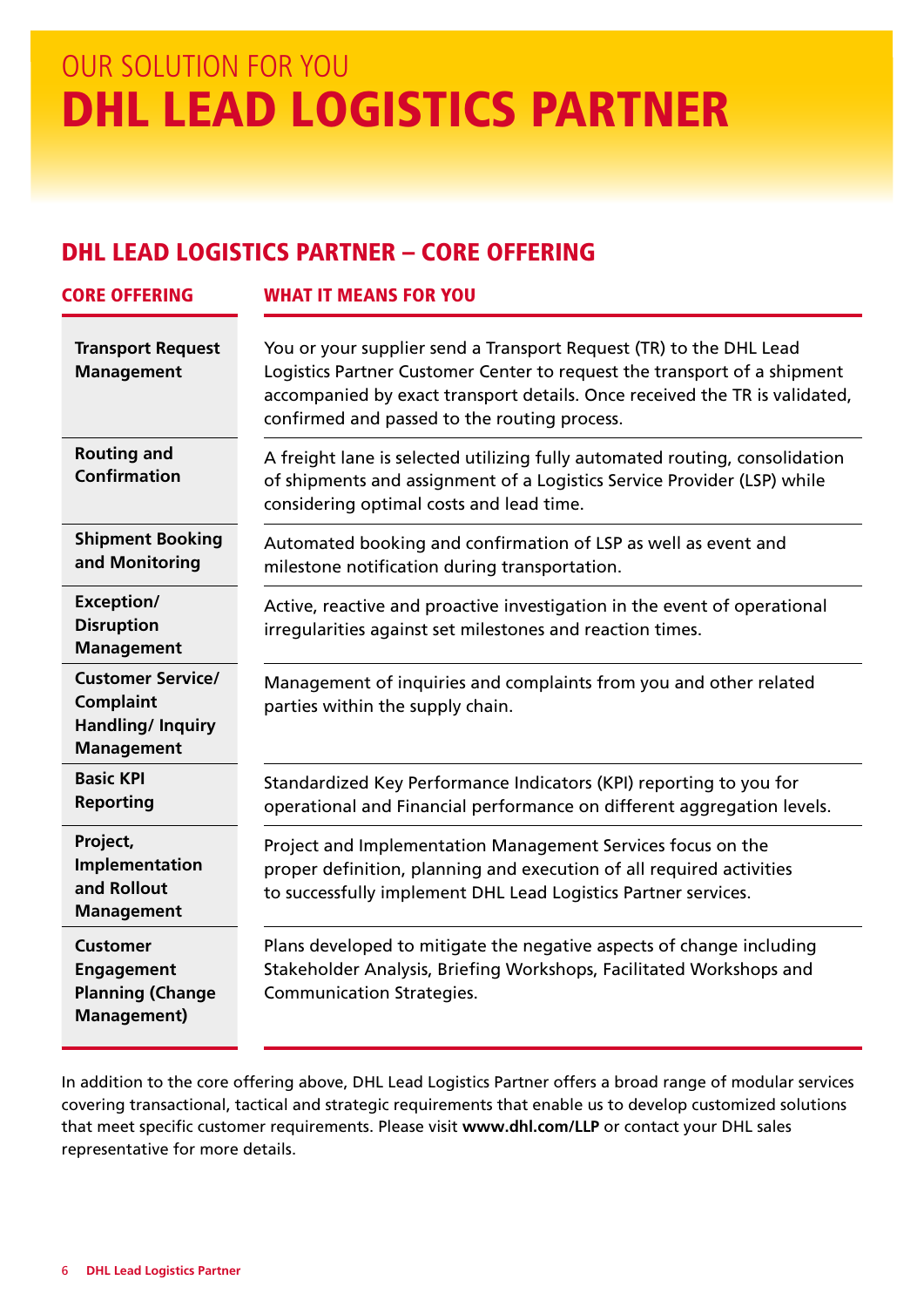

#### **Why should I consider outsourcing my logistics activities?**

Outsourcing logistics will take a burden off your shoulders. You can leave the logistics in the safe hands of our experts – leaving you free to focus on more strategic matters.

#### **What is the concept of Lead Logistics Partner?**

As Lead Logistics Partner we design, manage, operate, continuously improve and deliver supply chain transformation. As a neutral management partner, we will focus on global transport and trade management using our own and other third party logistics capabilities (predominantly Air, Ocean, Road and Rail).

#### **What is DHL's experience in Lead Logistics?**

DHL Lead Logistics Partner are the experts in supply chain management. We have a global network of skilled resources in our regional customer centers and a proven track record of successful implementations. The ability to leverage knowledge, experience and best practices through global standardization so that we can truly deliver for our customers has been developed over the 10 years DHL has operated Lead Logistics concepts.

#### **What is 'neutrality' for DHL Lead Logistics Partner?**

DHL Lead Logistics Partner acts 100% objectively in the logistics market on behalf of our customers. It's all about your best interests. This results in neutrally sourced best deals for our customers – not necessarily using the DPDHL network.

#### **How are DHL Lead Logistics Partner services priced?**

DHL Lead Logistics Partner do not put a margin on transportation, therefore we will only charge for the services provided – usually through a management fee. The DHL Lead Logistics Partner pricing model is built on different components in order to create a win-win situation for you as well as DHL. This creates the minimum amount of risk for both parties and delivers the necessary transparency and trust. The ideal commercial model is typically selected after an initial assessment of your needs with prices calculated by the DHL Lead Logistics Partner team.

**What is the 'Gain Share' commercial model?** This is one of the various commercial models we offer. It means the contract is structured in such a way that both parties are incentivized to focus on continually re-evaluating, re-energizing and enhancing the supply chain as both parties share the benefits of savings and improvements.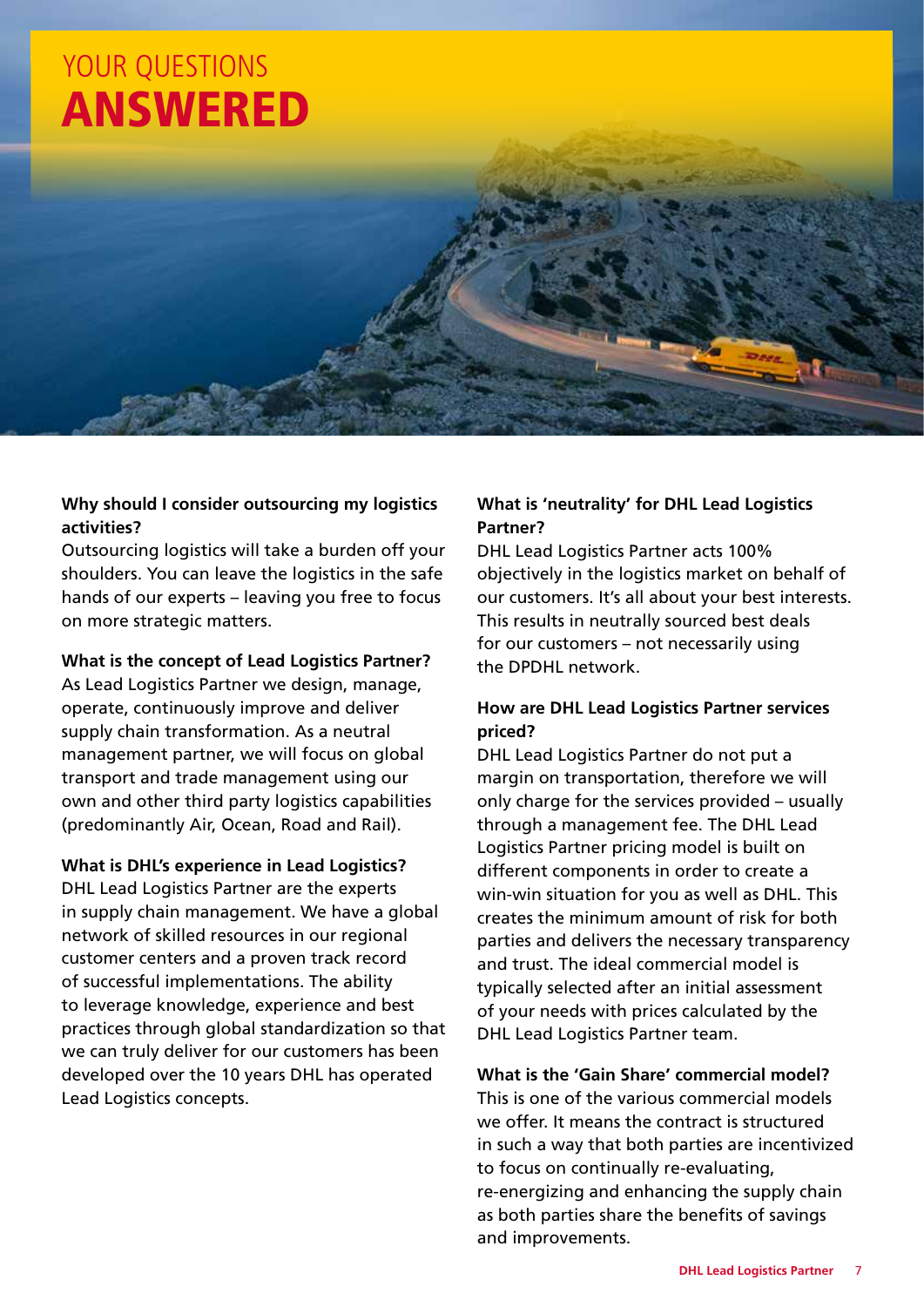

#### **What is the typical implementation timeline?**

Typically a DHL Lead Logistics Partner solution is implemented with a 'maturity level' approach. This is because there is too much at stake and there are too many stakeholders involved to risk a single implementation at one time. Go-live strategy and rollout stages are typically prepared around 3 phases: Geographical phasing, Operational phasing and Planning phasing.

Usually we aim for the first implementation within 3 to 6 months, starting with simple but essential services and an agreed roadmap for further evolvement. A complete rollout of a full-blown DHL Lead Logistics Partner solution can take up to 18 months.

#### **What is the system used by DHL Lead Logistics Partner?**

The backbone of DHL Lead Logistics Partner operational teams is DHL's transport management system SCI (Supply Chain Integrator). SCI is our branded version of Oracle Transportation Management (OTM) which is the premier logistics and Transport Management System on the market today.

**What are the key capabilities of the systems used by DHL Lead Logistics Partner?** SCI allows our operational teams to monitor and control end-to-end supply chain activities from receipt of an order through to cost settlement. It also provides external visibility to you, your supply chain partners and your

DHL's SCI system manages a seamless flow of supply chain data linking orders, order lines and shipments through to invoices and payment.

end customers.

#### **Is DHL Lead Logistics Partner only about reducing logistics costs?**

No, DHL Lead Logistics Partner is not only about reducing cost, but also about improving supply chain performance and providing information. The key benefits for you include greater visibility, improved performance and productivity, network optimization, reduced lead times, consistent processes, carbon optimization as well as many others.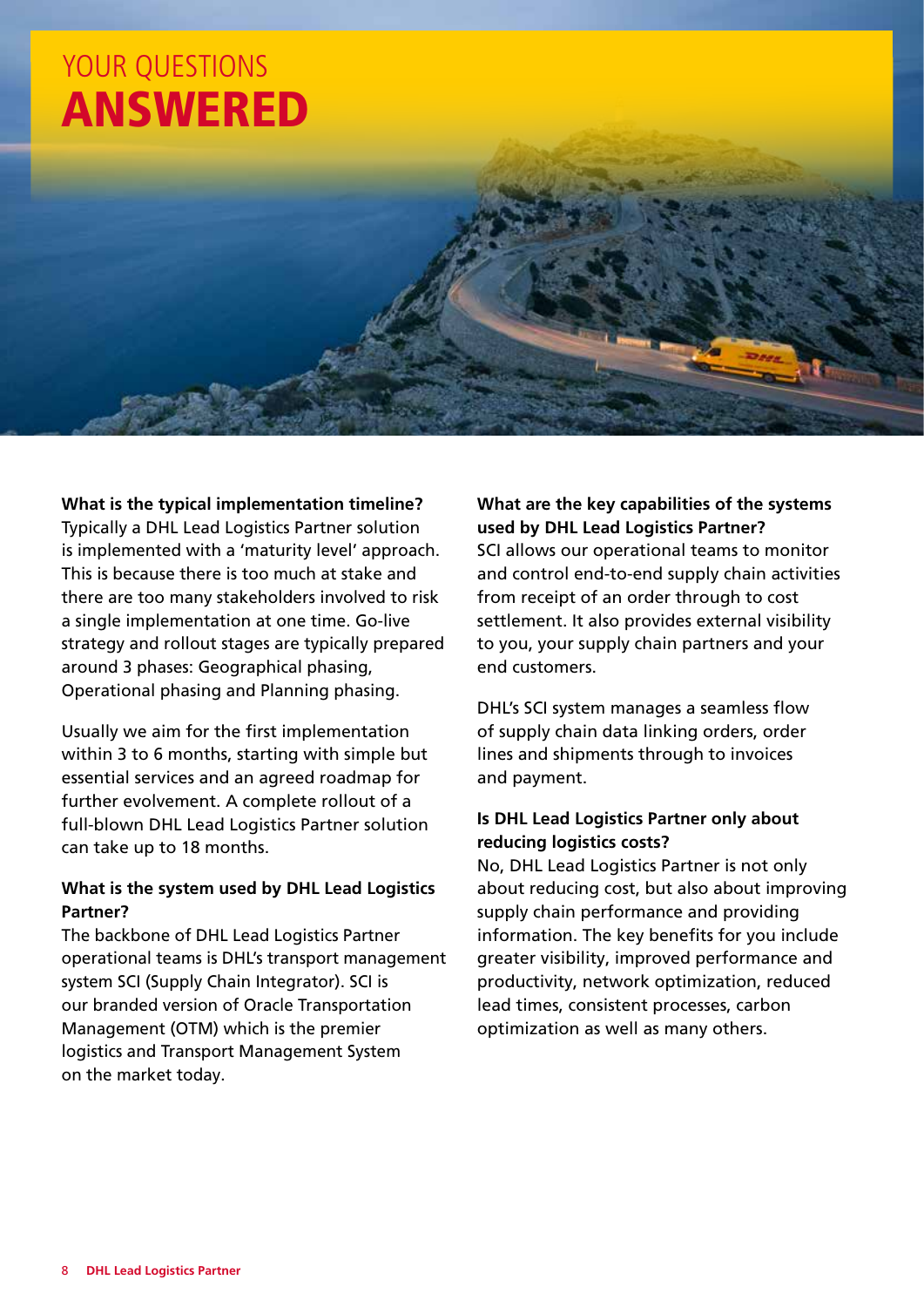